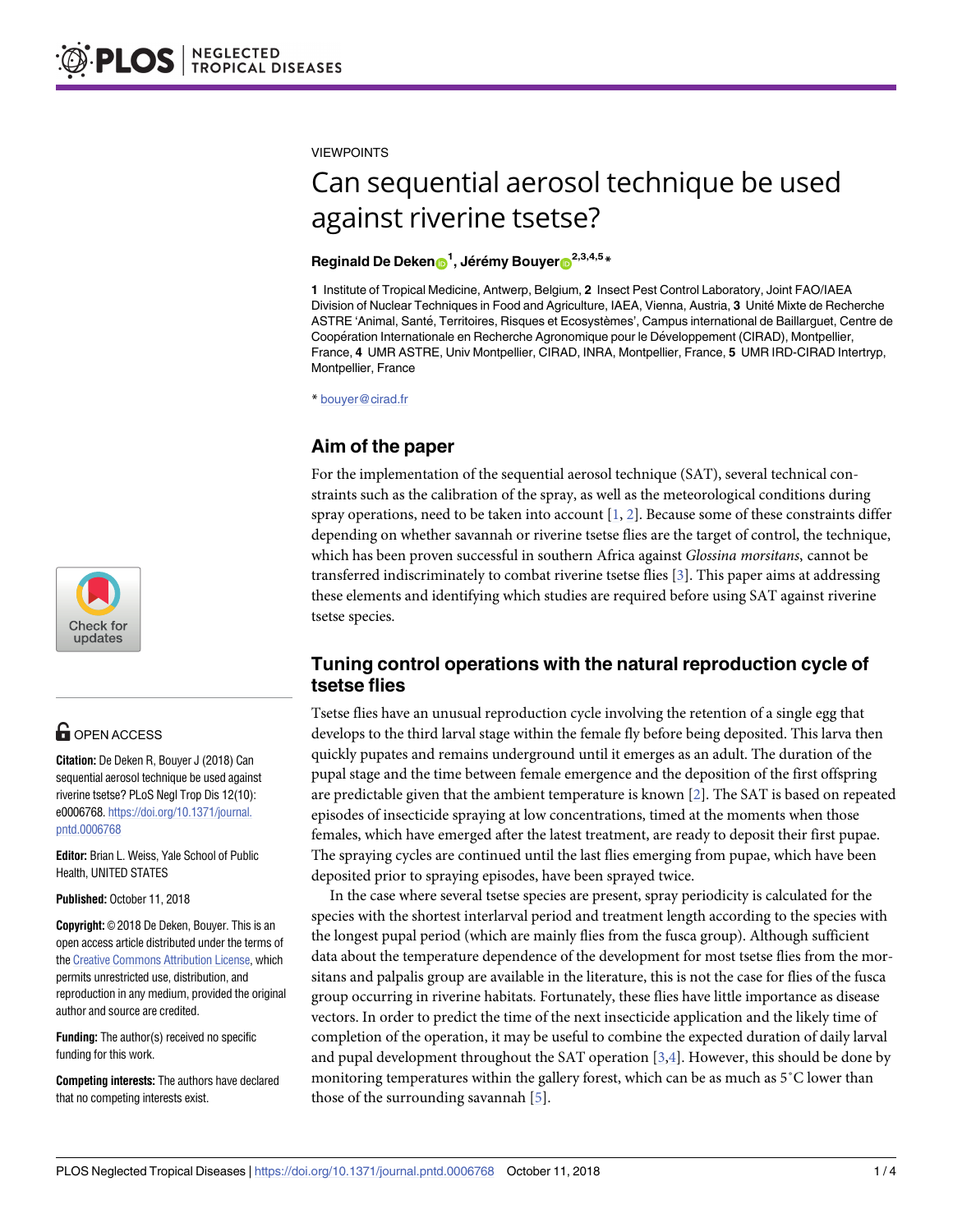#### <span id="page-1-0"></span>**Adapting SAT to the challenging habitats of riverine tsetse species**

For adequate dispersal and effective delivery of the aerosol throughout the tsetse habitat, the aircraft needs to fly as low as reasonably safe, requiring the terrain to be fairly flat. Aerial spraying has to be performed during periods of temperature inversion, which tends to occur after sunset on clear nights with light winds when the ground and the air close above the ground become cooler by conduction. This results in a downward transfer of heat energy, and consequently, aerosol droplets are carried down towards the ground. Circulating wind will further disperse the droplets. A complete lack of wind, as well as strong winds, should be avoided. The presence of clouds is also unfavourable because they tend to keep the ground warmer.

In a riverine habitat, favourable conditions are likely to occur more often during the cold dry season due to its relatively stable meteorological conditions and reduced leaf coverage for the following reasons. Water retains heat much longer than soil, and a humid environment is lighter than a dry one. Consequently, temperature inversions will occur less frequently in a humid, tropical environment compared to a subtropical or temperate region and will be seen more rarely in a gallery forest than over open grassland or wooded savannah. This also means that its occurrence must be verified at the control site rather than on the tarmac of the airfield.

Dense vegetation may act as a filter for the aerosol, especially for the more voluminous droplets, leading to a reduction (up to 50%) in the amount of effective pesticide available for impact on the vector [[6](#page-3-0)]. Moreover, reduced wind speed in a tree canopy would reduce impact efficiency and may be a contributing factor for reduced fly mortality in a vegetated environment.

#### **Technical quality of aerial spraying and its monitoring**

The quality of the operation is mainly determined by the density and median volume of the insecticide droplets, spraying drift, and aircraft navigation [[7\]](#page-3-0). The optimal droplet size to control adult tsetse flies is around 15 to 20  $\mu$ m [\[8](#page-3-0)], therefore the insecticide formulation has to include a volatile solvent carrier to reduce droplet size by the evaporation of the solvent. This is particularly important in riverine habitats where droplets greater than 50 μm will have difficulties passing through dense vegetation [[6](#page-3-0)].

The perimeters of spraying blocks are particularly vulnerable to under-dosing, especially in the case of long narrow blocks. This may constitute a problem when spraying gallery forests. Spraying should be executed using global positioning system (GPS)–controlled navigation, whereby altitude, weather conditions, and especially wind speed and direction must be considered [\[9\]](#page-3-0). Monitoring of the aerial spraying by assessment of droplet density and diameter on the ground [[1,](#page-2-0)[10](#page-3-0)] is important in challenging sites such as gallery forests.

Entomological surveys and aging of captured female flies are also essential to plan, adjust, and evaluate the results of aerial spraying. Any females captured after the start of the spraying activities that are not nulliparous must have emerged before the previous treatment and thus must have survived the spraying or reinvaded the spraying area [\[10\]](#page-3-0).

## **Insecticidal dosage considering physiological resistant stages and tsetse species susceptibility**

The pyrethroid deltamethrin (0.35%) at 0.2 to 0.5 g ai/ha is the only insecticide used in recent years to control tsetse by SAT. SAT uses this residual insecticide at such a low dose that breakdown of the chemical occurs rapidly, enabling tsetse from neighbouring untreated areas to move to the treated area within a couple of days after spraying, remaining unharmed. Studies have shown that the amount of insecticide found on a treated tsetse fly can vary considerably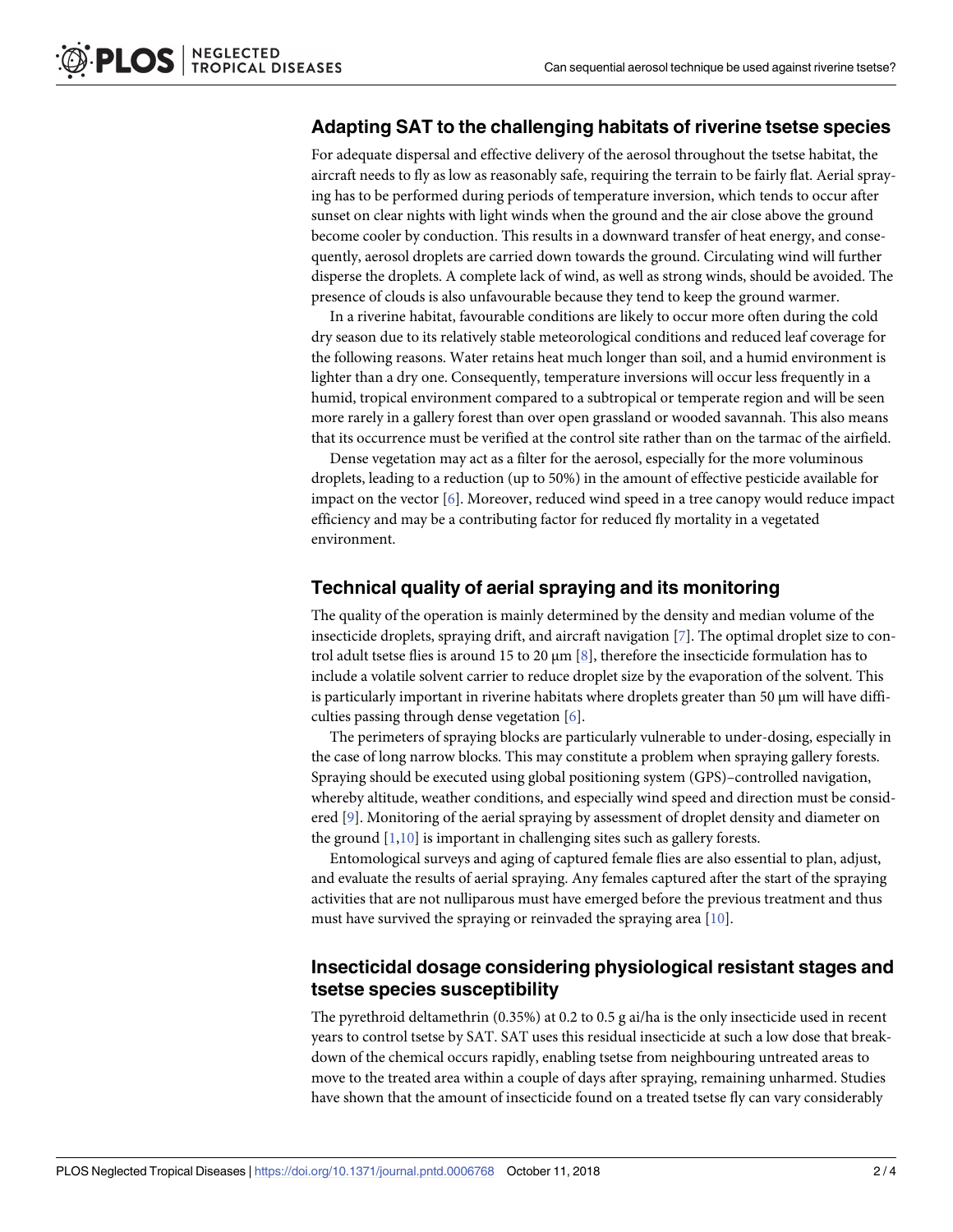<span id="page-2-0"></span>during an SAT operation [[10](#page-3-0)]. Ideally, a tsetse should be killed if exposed to a single droplet of the deltamethrin aerosol. A single droplet with an original volume of 50 μL contains 0.13 ng of deltamethrin, a dose sufficient to kill most *G*. *morsitans* flies [[11](#page-3-0)]. However, the susceptibility to insecticides differs greatly among tsetse species: riverine *G*. *palpalis* spp. would need at least two to four times this dose [[11](#page-3-0)].

Furthermore, female flies of the more resistant species carrying a third stadium larva may tolerate doses of deltamethrin seven times higher than the dose required to kill teneral flies [\[11\]](#page-3-0) as the lipophilic insecticide is diverted to the nutritive liquid produced by the tsetse's milk glands. Therefore, when lipophilic insecticides are used, it may be wise to reduce the period between sprays in order to prevent larval development in the female beyond the first instar, although this may require an extra application to cover the whole pupal period.

Although toxicity increases with temperature for most insecticides, the toxicity of deltamethrin contrarily decreases strongly with temperature [[12](#page-3-0)]: e.g., the lethal dose of deltamethrin for 50% of a *G*. *m*. *morsitans* population is 0.03 ng at 18˚C and 0.18 ng at 30˚C. This characteristic may reduce the efficacy of SAT in tropical compared to subtropical areas.

Environmental monitoring studies [\[13,14](#page-3-0)] have shown that the impact of deltamethrin dosed at 0.25 to 0.3 g/ha on local nontarget organisms was generally low. However, especially among aquatic insects and crustaceans, some species have remained at reduced levels, while other species may have even been lost permanently due to the spraying activities. Therefore, any major SAT operation performed in a new environment, either with higher doses of deltamethrin or with any other pesticide, should be accompanied by extensive environmental studies.

In conclusion, it must be emphasized that the sequential aerosol spraying technique needs to be adapted to riparian flies. Before SAT is used to combat riverine tsetse flies, it will be necessary to address the following issues:

- Since the typical habitat of riverine tsetse species is not very favourable for temperature inversion to happen, its occurrence in this habitat must be studied more thoroughly.
- Improve penetration of insecticide formulations in a forested environment through incorporation of more suitable volatile solvents;
- Increase knowledge on temperature-dependent development for some tsetse fly species;
- Develop methods to address possible under-dosing along the perimeters of small spraying blocks;
- Include environmental monitoring to study the impact on local nontarget organisms when increased insecticide dose or higher application frequency is used to control riverine tsetse flies.

#### **Acknowledgments**

The authors are thankful to Hanano Yamada for correcting the paper.

#### **References**

- **[1](#page-0-0).** Cooper J, Dobson H (1993) Aerial spraying for tsetse fly control: a handbook of aerial spray calibration and monitoring for the sequential aerosol technique: Natural Resources Institute.
- **[2](#page-0-0).** Childs SJ (2011) Theoretical levels of control as a function of mean temperature and spray efficacy in the aerial spraying of tsetse fly. Acta Trop 117: 171–182. [https://doi.org/10.1016/j.actatropica.2010.11.](https://doi.org/10.1016/j.actatropica.2010.11.003) [003](https://doi.org/10.1016/j.actatropica.2010.11.003) PMID: [21087595](http://www.ncbi.nlm.nih.gov/pubmed/21087595)